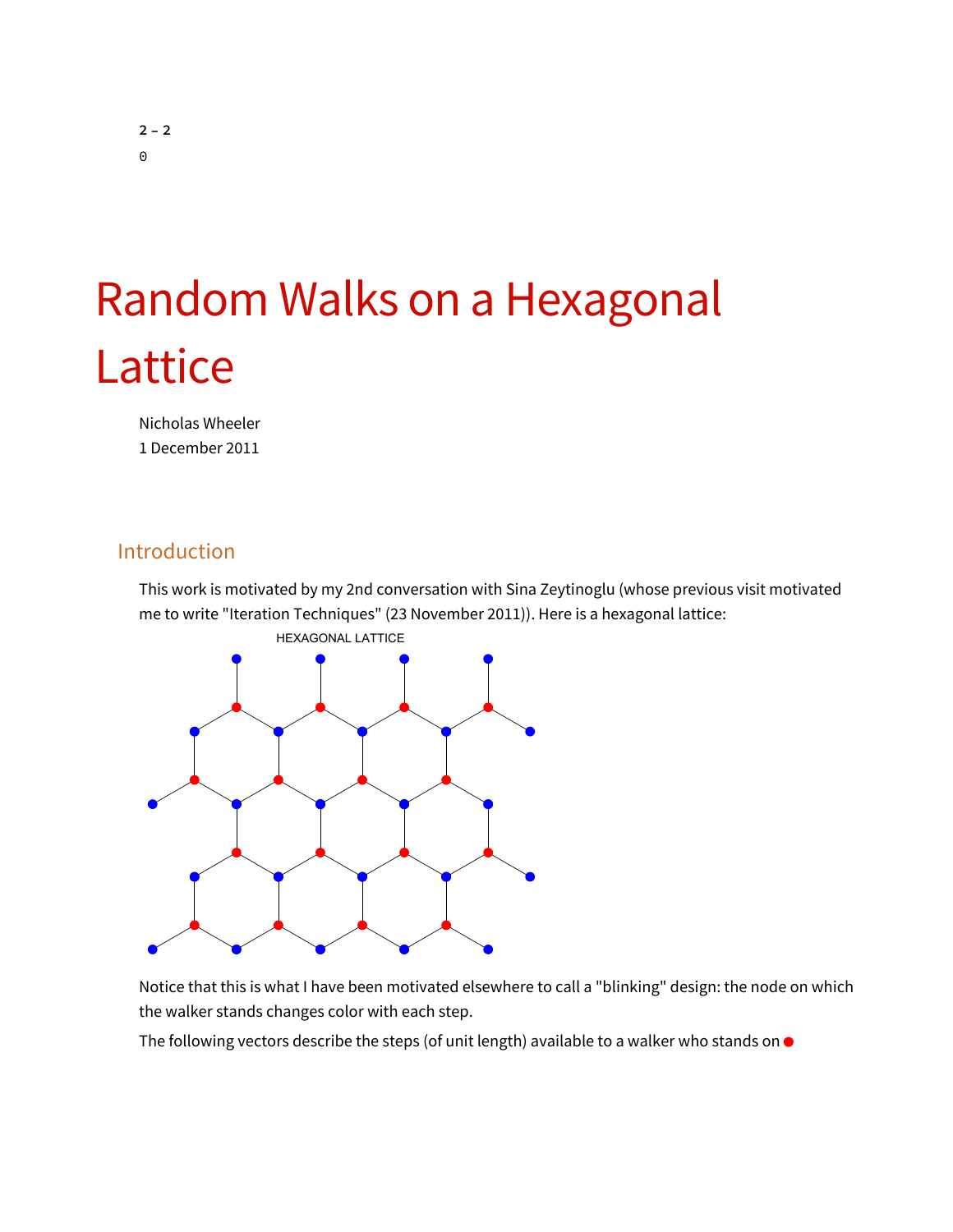R<sub>1</sub> = {cos
$$
\left[\frac{\pi}{2}\right]
$$
, sin $\left[\frac{\pi}{2}\right]$ };  
\nR<sub>2</sub> = {cos $\left[\frac{\pi}{2} - 4\frac{2\pi}{12}\right]$ , sin $\left[\frac{\pi}{2} - 4\frac{2\pi}{12}\right]$ };  
\nR<sub>3</sub> = {cos $\left[\frac{\pi}{2} - 8\frac{2\pi}{12}\right]$ , sin $\left[\frac{\pi}{2} - 8\frac{2\pi}{12}\right]$ };  
\nRedOptions = Graphics[{(Red, PointSize[0.05], Point[0, 0)]},  
\n(Blue, PointSize[0.05], Point[R<sub>1</sub>],  
\n(Blue, PointSize[0.05], Point[R<sub>2</sub>],  
\n(Blue, PointSize[0.05], Point[R<sub>3</sub>],  
\n(Arrow[{(0, 0], R<sub>1</sub>), .05}],  
\n(Arrow[{(0, 0], R<sub>3</sub>), .05]}),  
\n(Arrow[{(0, 0], R<sub>3</sub>), .05]})]

while these vectors—the negatives of the preceding vectors—describe the unit steps available to a walker who stands momentarily on  $\bullet$ :

- $B_1 = -R_1;$  $B_2 = -R_2;$
- $B_3 = -R_3;$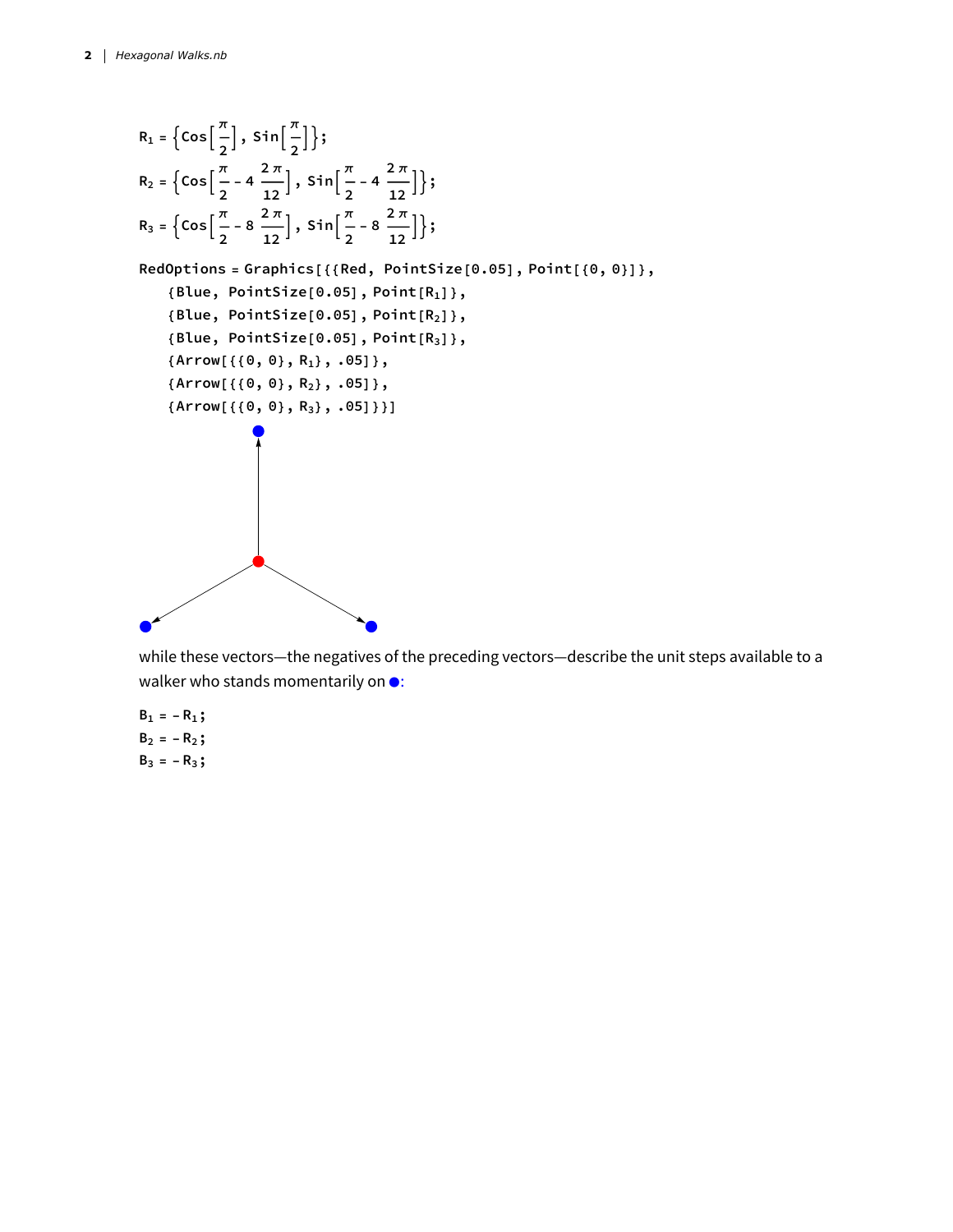```
BlueOptions = Graphics[{{Blue, PointSize[0.05], Point[{0, 0}]},
   {Red, PointSize[0.05], Point[B1]},
   {Red, PointSize[0.05], Point[B2]},
   {Red, PointSize[0.05], Point[B3]},
   {Arrow[{{0, 0}, B1}, .05]},
   {Arrow[{{0, 0}, B2}, .05]},
   {Arrow[{{0, 0}, B3}, .05]}}]
GraphicsArray[{RedOptions, BlueOptions}]
```
# "By hand" construction of a 30-step hexagonal walk

The following multiple command serves to construct 30-step hexagonal walks "by hand":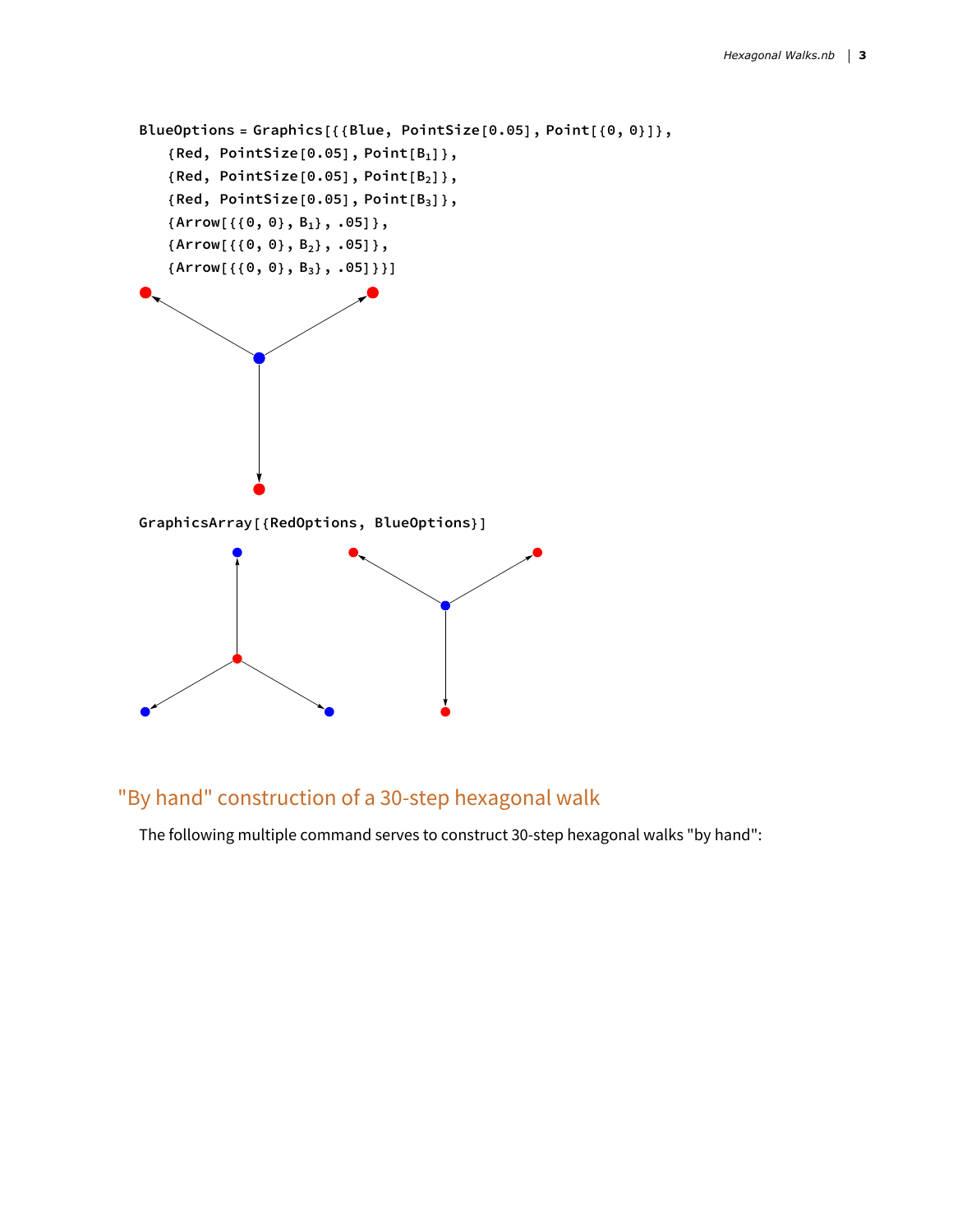```
S1 = RandomChoice[{R1, R2, R3}];
S2 = RandomChoice[{B1, B2, B3}];
S_3 = RandomChoice [{R_1, R_2, R_3}];
S4 = RandomChoice[{B1, B2, B3}];
S5 = RandomChoice[{R1, R2, R3}];
S_6 = RandomChoice<sup>[{B<sub>1</sub>, B<sub>2</sub>, B<sub>3</sub>}];</sup>
S_7 = RandomChoice[ {R_1, R_2, R_3}];
S_8 = RandomChoice<sup>[{B<sub>1</sub>, B<sub>2</sub>, B<sub>3</sub>}];</sup>
S9 = RandomChoice[{R1, R2, R3}];
S10 = RandomChoice[{B1, B2, B3}];
S11 = RandomChoice[{R1, R2, R3}];
S12 = RandomChoice[{B1, B2, B3}];
S13 = RandomChoice[{R1, R2, R3}];
S14 = RandomChoice[{B1, B2, B3}];
S15 = RandomChoice[{R1, R2, R3}];
S16 = RandomChoice[{B1, B2, B3}];
S17 = RandomChoice[{R1, R2, R3}];
S18 = RandomChoice[{B1, B2, B3}];
S19 = RandomChoice[{R1, R2, R3}];
S20 = RandomChoice[{B1, B2, B3}];
S21 = RandomChoice[{R1, R2, R3}];
S_{22} = RandomChoice<sup>[{B<sub>1</sub>, B<sub>2</sub>, B<sub>3</sub>}];</sup>
S23 = RandomChoice[{R1, R2, R3}];
S24 = RandomChoice[{B1, B2, B3}];
S_{25} = RandomChoice<sup>[{R<sub>1</sub>, R<sub>2</sub>, R<sub>3</sub>}];</sup>
S_{26} = RandomChoice<sup>[{B<sub>1</sub>, B<sub>2</sub>, B<sub>3</sub>}];</sup>
S27 = RandomChoice[{R1, R2, R3}];
S28 = RandomChoice[{B1, B2, B3}];
S29 = RandomChoice[{R1, R2, R3}];
S30 = RandomChoice[{B1, B2, B3}];
\textsf{SuccessivePositions} = \textsf{Table} | P_k = \sum_{k=1}^{k} P_kj=1
                                           k
                                             Sj, {k, 1, 30};
HexagonalWalk = Prepend[SuccessivePositions, {0, 0}];
Walk30 = ListLinePlot[HexagonalWalk, AspectRatio → Automatic, AxesOrigin → {0, 0},
    PlotRange → {{-10, 10}, {-10, 10}}, PlotStyle → {Thick, Red}];
```

```
EndPoints30 = Graphics[{{Blue, PointSize[0.02], Point[{0, 0}]},
    {Blue, PointSize[0.02], Point[Last[HexagonalWalk]]}}];
```
**Show[{Walk30, EndPoints30}]**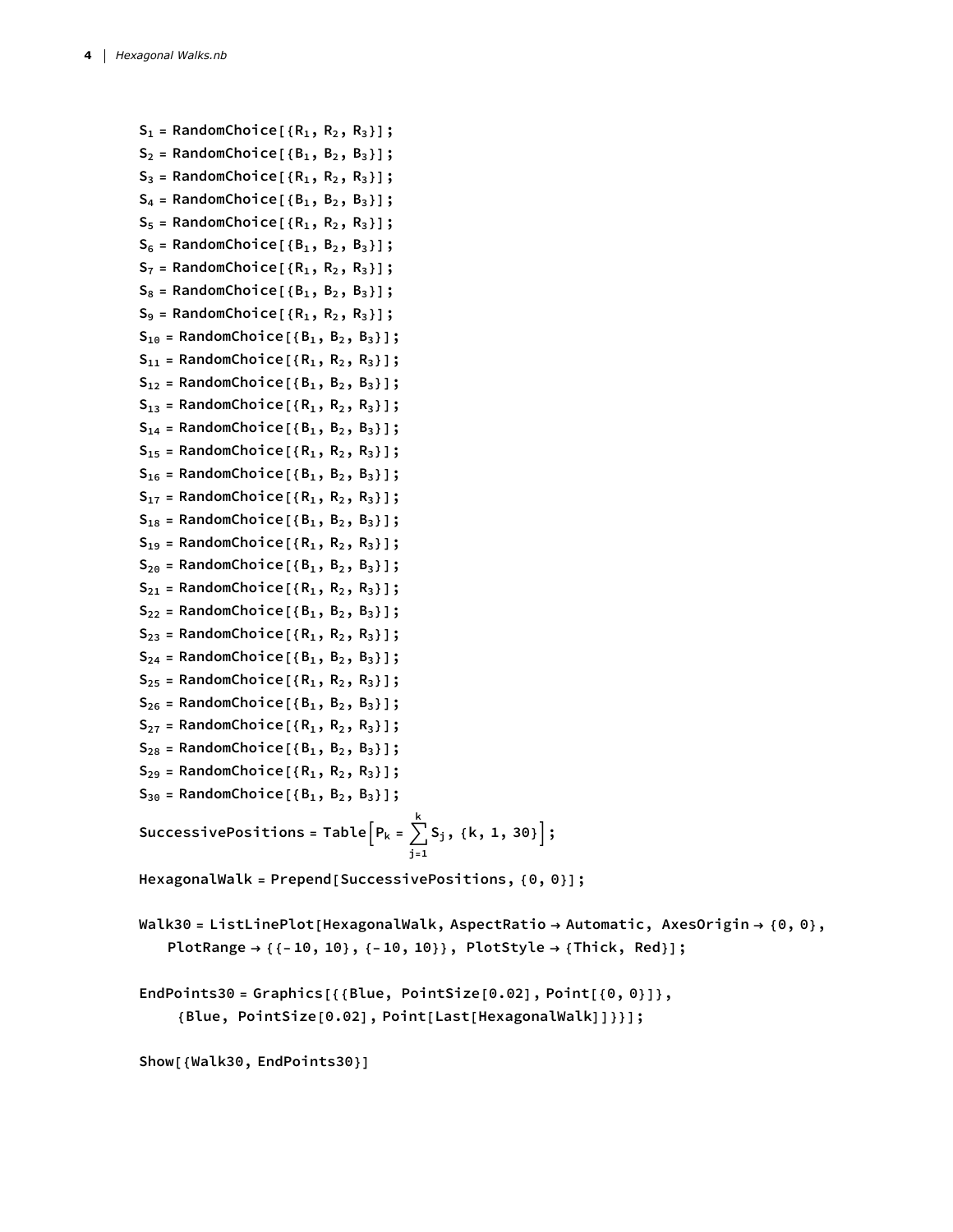

Many repetitions later, I am surprised by the frequency with which the walker doubles back, retraces previous steps.

### Automating the construction of such walks

I can't get the **Nest** command to construct *alternating* RBRBRBRB sequences, so adopt a relatively clumsy procedure of which I provide first a sketch:

```
A = Table[Transpose[
   {{RandomChoice[{R1, R2, R3}], RandomChoice[{B1, B2, B3}]}}], {k, 1, 10}]
```
 $\mathbf{B}$  = <code>Table</code>  $\left[\text{MatrixPower}\Big[\begin{pmatrix} 0 & 1 \\ 1 & 0 \end{pmatrix}, \mathbf{k}\Big]$   $\text{.A}\mathbb{I}\mathbf{k}\mathbb{J}$  , { $\text{k, 1, 10}\}\Big]$ 

```
Steps = Table[Flatten[B〚k〛〚1〛]〚1〛, {k, 1, 10}]
{({R3}, {B3}}, {B3}, {({R3}, {B2}}), {({R2}, {B2}}), {({R1}, {B3}}), {({R1}, {B3}}),\{\{R3\}, \{B2\}\}, \{\{R3\}, \{B1\}\}, \{\{R3\}, \{B1\}\}, \{\{R2\}, \{B1\}\}, \{\{R2\}, \{B2\}\}\}\{({B3}, {R3}}, {({R3}, {B2}), {({B2}, {B2}}), {({R1}, {B2}}), {({R1}, {B3}}), {({B3}, {R1}}),\{\{R3\}, \{B2\}\}, \{\{B1\}, \{R3\}\}, \{\{R3\}, \{B1\}\}, \{\{B1\}, \{R2\}\}, \{\{R2\}, \{B2\}\}\}\{B3, R3, B2, R1, B3, R3, B1, R3, B1, R2}
```
In the context at hand the objects R1, R2, ..., B3 are 2-vectors. I find that *Mathematica* objects to subscripted notation in this context, so I renotate my vectors: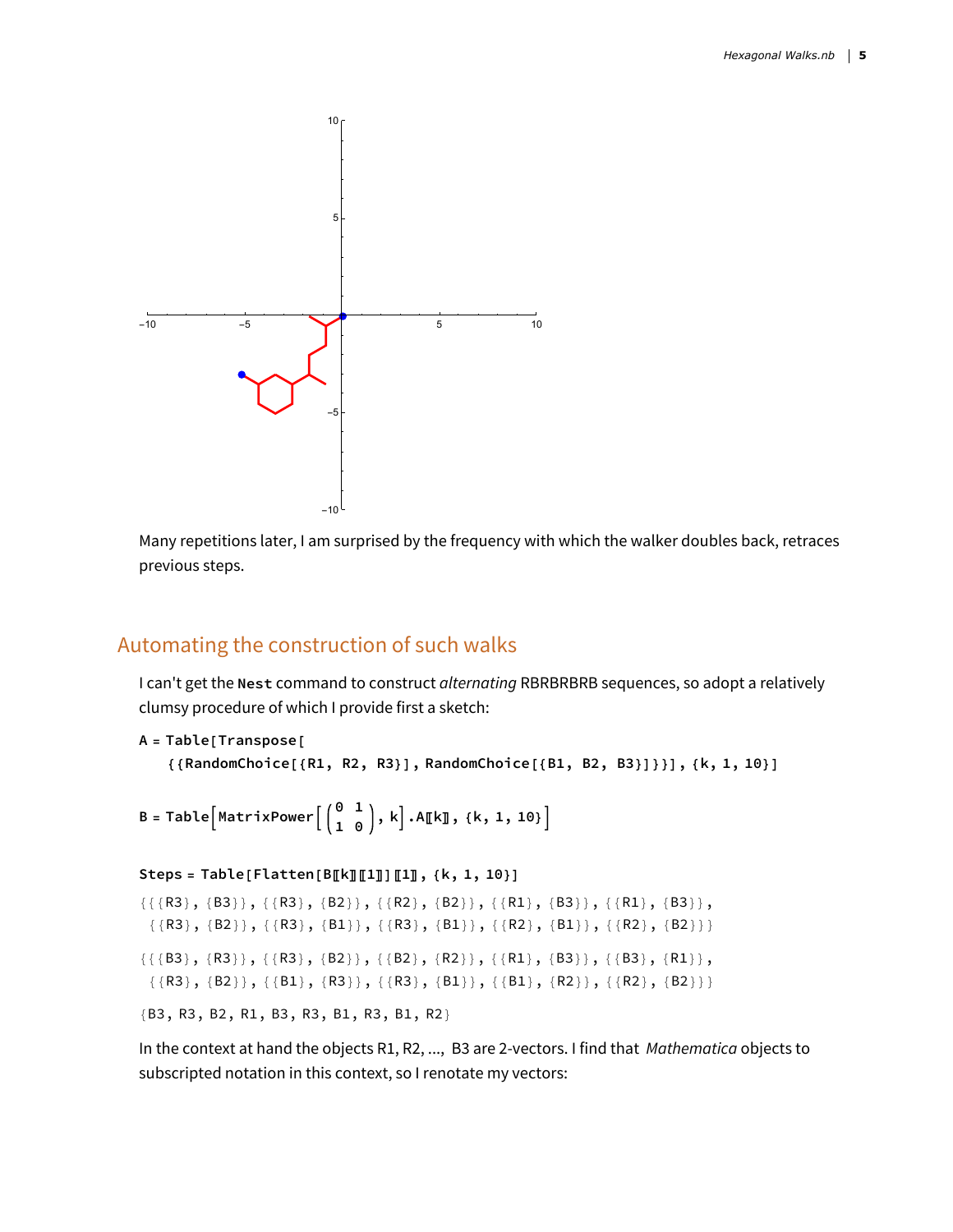R1 = {Cos 
$$
\left[\frac{\pi}{2}\right]
$$
, Sin  $\left[\frac{\pi}{2}\right]$ };  
\nR2 = {Cos  $\left[\frac{\pi}{2} - 4\frac{2\pi}{12}\right]$ , Sin  $\left[\frac{\pi}{2} - 4\frac{2\pi}{12}\right]$ };  
\nR3 = {Cos  $\left[\frac{\pi}{2} - 8\frac{2\pi}{12}\right]$ , Sin  $\left[\frac{\pi}{2} - 8\frac{2\pi}{12}\right]$ };  
\nB1 = -R1;  
\nB2 = -R2;  
\nB3 = -R3;

Step 1 of the procedure sketched above produces

**A = Table[**

Transpose[{{RandomChoice[{R1, R2, R3}], RandomChoice[{B1, B2, B3}]}}], {k, 1, 10}]

$$
\{\{\{\{-\frac{\sqrt{3}}{2}, -\frac{1}{2}\}, \{\{\frac{\sqrt{3}}{2}, \frac{1}{2}\}\}, \{(\{0, 1\}), \{(0, -1)\}\},\}\}\n\{\{\{0, 1\}\}, \{\{\frac{\sqrt{3}}{2}, \frac{1}{2}\}\}, \{\{\{\frac{\sqrt{3}}{2}, -\frac{1}{2}\}\}, \{\{\frac{\sqrt{3}}{2}, \frac{1}{2}\}\}\}, \{\{\{0, 1\}\}, \{\{\frac{\sqrt{3}}{2}, -\frac{1}{2}\}\}, \{\{\frac{\sqrt{3}}{2}, -\frac{1}{2}\}\}, \{\{\{0, -1\}\}\},\}\n\{\{\{\frac{\sqrt{3}}{2}, -\frac{1}{2}\}\}, \{\{\frac{\sqrt{3}}{2}, -\frac{1}{2}\}\}, \{\{\{0, -1\}\}\}, \{\{\frac{\sqrt{3}}{2}, -\frac{1}{2}\}\}, \{\{\frac{\sqrt{3}}{2}, -\frac{1}{2}\}\}, \{\{\frac{\sqrt{3}}{2}, -\frac{1}{2}\}\}, \{\{\{\frac{\sqrt{3}}{2}, -\frac{1}{2}\}\}, \{\{\frac{\sqrt{3}}{2}, -\frac{1}{2}\}\}, \{\{\{\frac{\sqrt{3}}{2}, -\frac{1}{2}\}\}, \{\{\frac{\sqrt{3}}{2}, -\frac{1}{2}\}\}, \{\{\{\frac{\sqrt{3}}{2}, -\frac{1}{2}\}\}\}, \{\{\{\frac{\sqrt{3}}{2}, -\frac{1}{2}\}\}, \{\{\frac{\sqrt{3}}{2}, -\frac{1}{2}\}\}, \{\{\frac{\sqrt{3}}{2}, -\frac{1}{2}\}\}, \{\{\frac{\sqrt{3}}{2}, -\frac{1}{2}\}\}, \{\{\frac{\sqrt{3}}{2}, -\frac{1}{2}\}\}, \{\{\frac{\sqrt{3}}{2}, -\frac{1}{2}\}\}, \{\{\frac{\sqrt{3}}{2}, -\frac{1}{2}\}\}, \{\{\frac{\sqrt{3}}{2}, -\frac{1}{2}\}\}, \{\{\frac{\sqrt{3}}{2}, -\frac{1}{2}\}\}, \{\{\frac{\sqrt{3}}{2}, -\frac{1}{2}\}\}, \{\{\frac{\sqrt{3}}{2}, -\frac{1}{2}\}\}, \{\{\frac{\sqrt{3}}{2}, -\frac{1}{2}\}\}, \{\{\frac{\sqrt{3}}{2}, -\frac{1}{2}\}\}, \{\{\frac{\sqrt{3}}{2}, -\frac{1}{2}\}\
$$

**A〚1〛**

 $\left\{ \left\{ \left[ -\frac{\sqrt{3}}{2}, -\frac{1}{2} \right] \right\}$  $\Big\} \Big\},\, \Big\{ \Big\{ \frac{\sqrt{3}}{2},\, \frac{1}{2} \Big\}$  $\{\}$ The matrix  $\left(\begin{array}{cc} \texttt{0} & \texttt{1} \ \texttt{1} & \texttt{0} \end{array}\right)$  serves still to reverse those vectors **0 1**

$$
\left\{\left\{\frac{\sqrt{3}}{1\ 0},\frac{1}{2}\right\},\left\{\left\{-\frac{\sqrt{3}}{2},\frac{1}{2}\right\}\right\}\right\}
$$

so we construct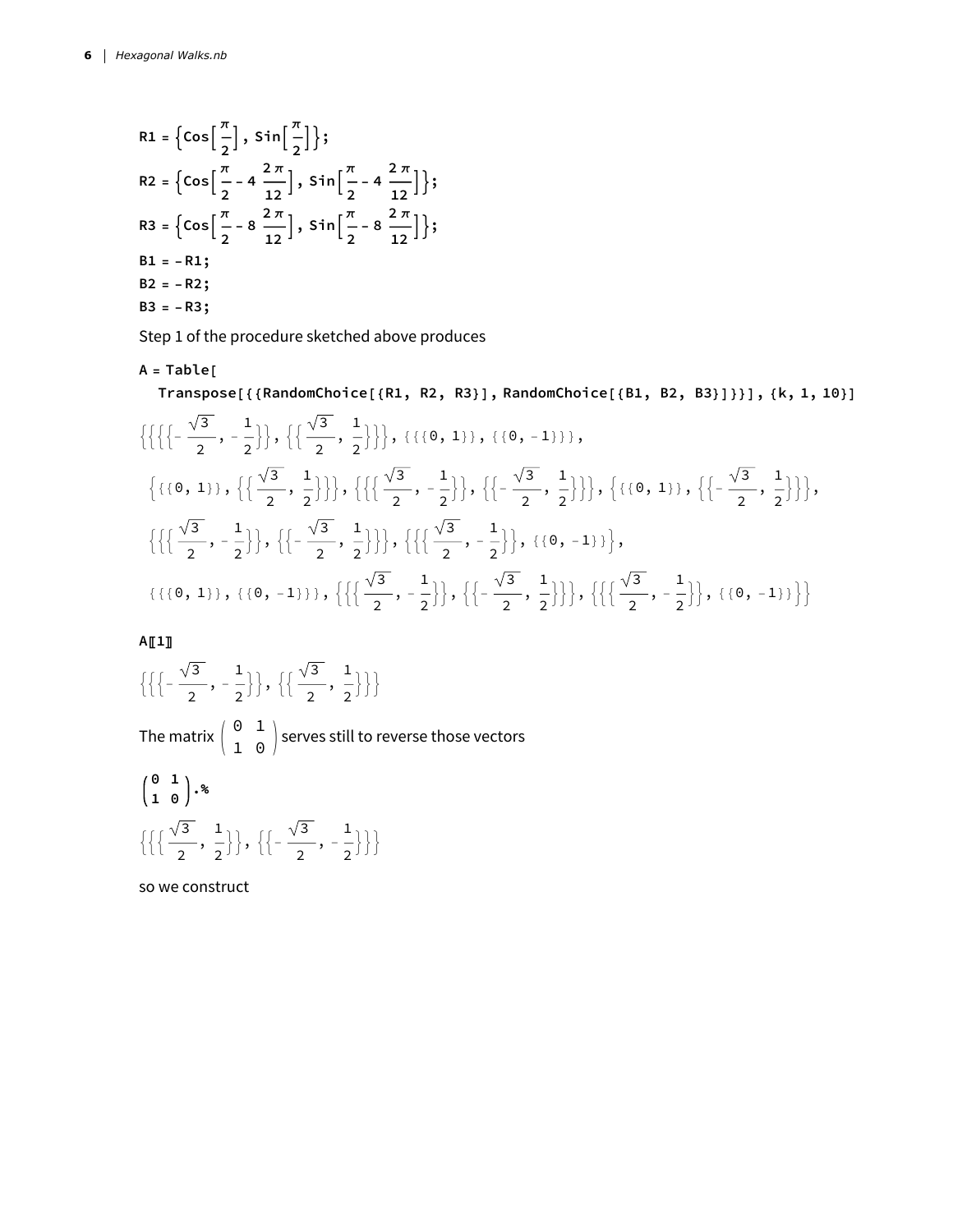B = Table [MatrixPower 
$$
\left[\begin{pmatrix} 0 & 1 \ 1 & 0 \end{pmatrix}, k\right]
$$
. A[k], {k, 1, 10}]  
\n $\left\{\left\{\left\{\left\{\frac{\sqrt{3}}{2}, \frac{1}{2}\right\}, \left\{\left\{-\frac{\sqrt{3}}{2}, -\frac{1}{2}\right\}\right\}, \left\{\left\{\{0, 1\}\right\}, \left\{\{0, -1\}\right\}\right\}, \left\{\left\{-\frac{\sqrt{3}}{2}, \frac{1}{2}\right\}\right\}, \left\{\{0, 1\}\right\}\right\}, \left\{\left\{\left\{\frac{\sqrt{3}}{2}, -\frac{1}{2}\right\}\right\}, \left\{\left\{\left\{-\frac{\sqrt{3}}{2}, \frac{1}{2}\right\}\right\}, \left\{\left\{\left\{-\frac{\sqrt{3}}{2}, -\frac{1}{2}\right\}\right\}\right\}, \left\{\left\{\left\{-\frac{\sqrt{3}}{2}, -\frac{1}{2}\right\}\right\}\right\}, \left\{\left\{\left\{-\frac{\sqrt{3}}{2}, -\frac{1}{2}\right\}\right\}\right\}, \left\{\left\{\left\{-\frac{\sqrt{3}}{2}, -\frac{1}{2}\right\}\right\}\right\}, \left\{\left\{\left\{-\frac{\sqrt{3}}{2}, -\frac{1}{2}\right\}\right\}\right\}$ 

Commands such as these serve to extract the leading member of each vector pair:

#### **B〚1〛〚1〛〚1〛 B〚2〛〚1〛〚1〛 B〚3〛〚1〛〚1〛**

 $\left\{ \right.$ 

$$
\big\{\frac{\sqrt{3}}{2},\,\frac{1}{2}
$$

 ${0, 1}$ 

$$
\big\{\frac{\sqrt{3}}{2},\,\frac{1}{2}\big\}
$$

We do so, and prepend the zero vector {0,0} so that our walks begin at the origin. We arrive thus as this set of random alternating BRBRBRB steps

#### Steps = Prepend [Table [B[k][1][1], {k, 1, 10}], {0, 0}]

$$
\{ \{0, 0\}, \{\frac{\sqrt{3}}{2}, \frac{1}{2}\}, \{0, 1\}, \{\frac{\sqrt{3}}{2}, \frac{1}{2}\}, \{\frac{\sqrt{3}}{2}, -\frac{1}{2}\}, \\\left\{-\frac{\sqrt{3}}{2}, \frac{1}{2}\right\}, \{\frac{\sqrt{3}}{2}, -\frac{1}{2}\}, \{0, -1\}, \{0, 1\}, \left\{-\frac{\sqrt{3}}{2}, \frac{1}{2}\right\}, \left\{\frac{\sqrt{3}}{2}, -\frac{1}{2}\right\} \}
$$

which we link together to build up a 10-step walk:

Walk = Table 
$$
\Big[\sum_{j=1}^{k} \text{StepsIj}, \{k, 1, 11\}\Big]
$$
  
 $\Big\{\{0, 0\}, \Big\{\frac{\sqrt{3}}{2}, \frac{1}{2}\Big\}, \Big\{\frac{\sqrt{3}}{2}, \frac{3}{2}\Big\}, \Big\{\sqrt{3}, 2\Big\}, \Big\{\frac{3\sqrt{3}}{2}, \frac{3}{2}\Big\}, \Big\{\sqrt{3}, 2\Big\}, \Big\}$   
 $\Big\{\frac{3\sqrt{3}}{2}, \frac{3}{2}\Big\}, \Big\{\frac{3\sqrt{3}}{2}, \frac{1}{2}\Big\}, \Big\{\frac{3\sqrt{3}}{2}, \frac{3}{2}\Big\}, \Big\{\sqrt{3}, 2\Big\}, \Big\{\frac{3\sqrt{3}}{2}, \frac{3}{2}\Big\}\Big\}$ 

The walk thus generated looks like this: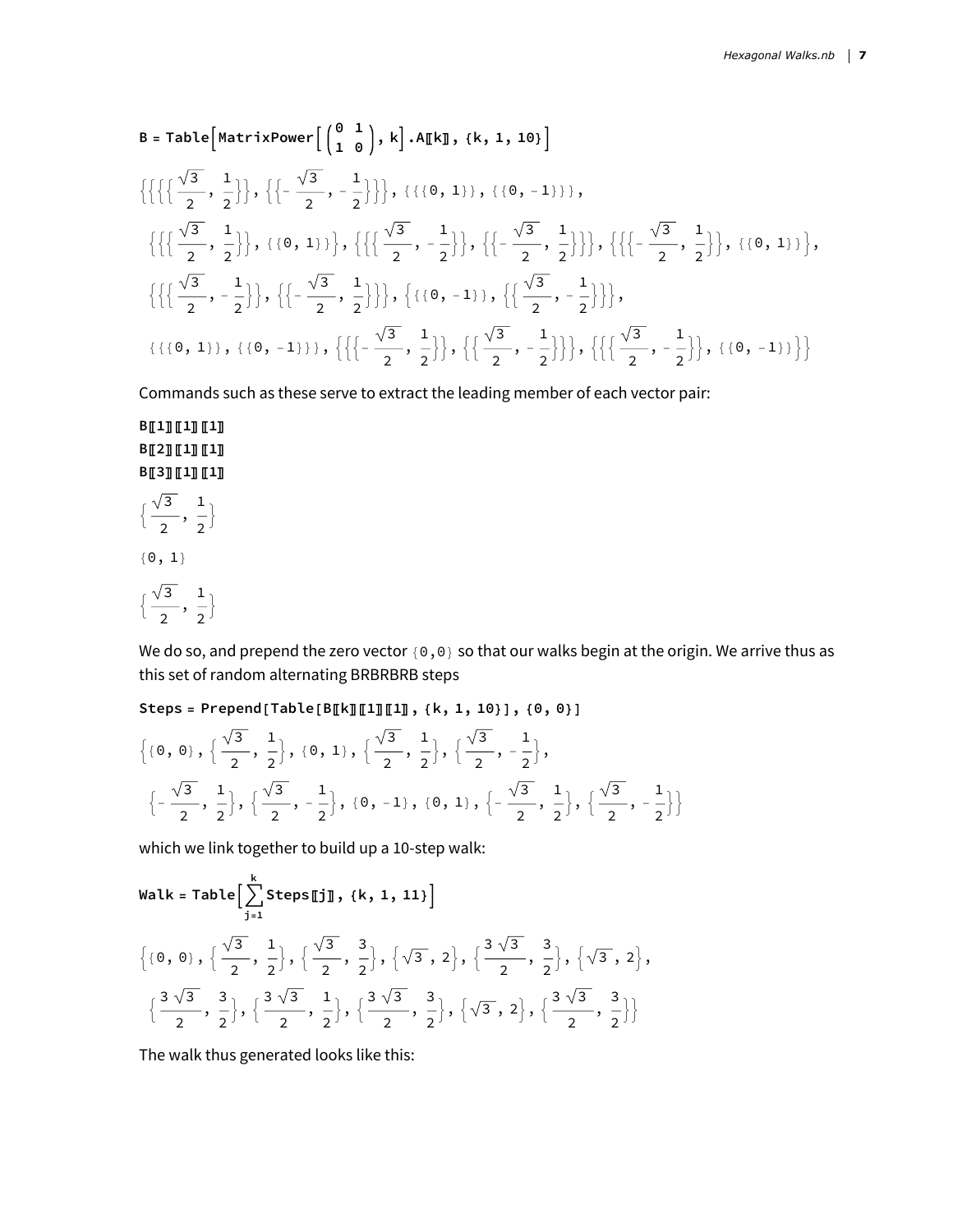

We now consolidate those commands to produce at random a 200-step hexagonal walk with a single composite command: